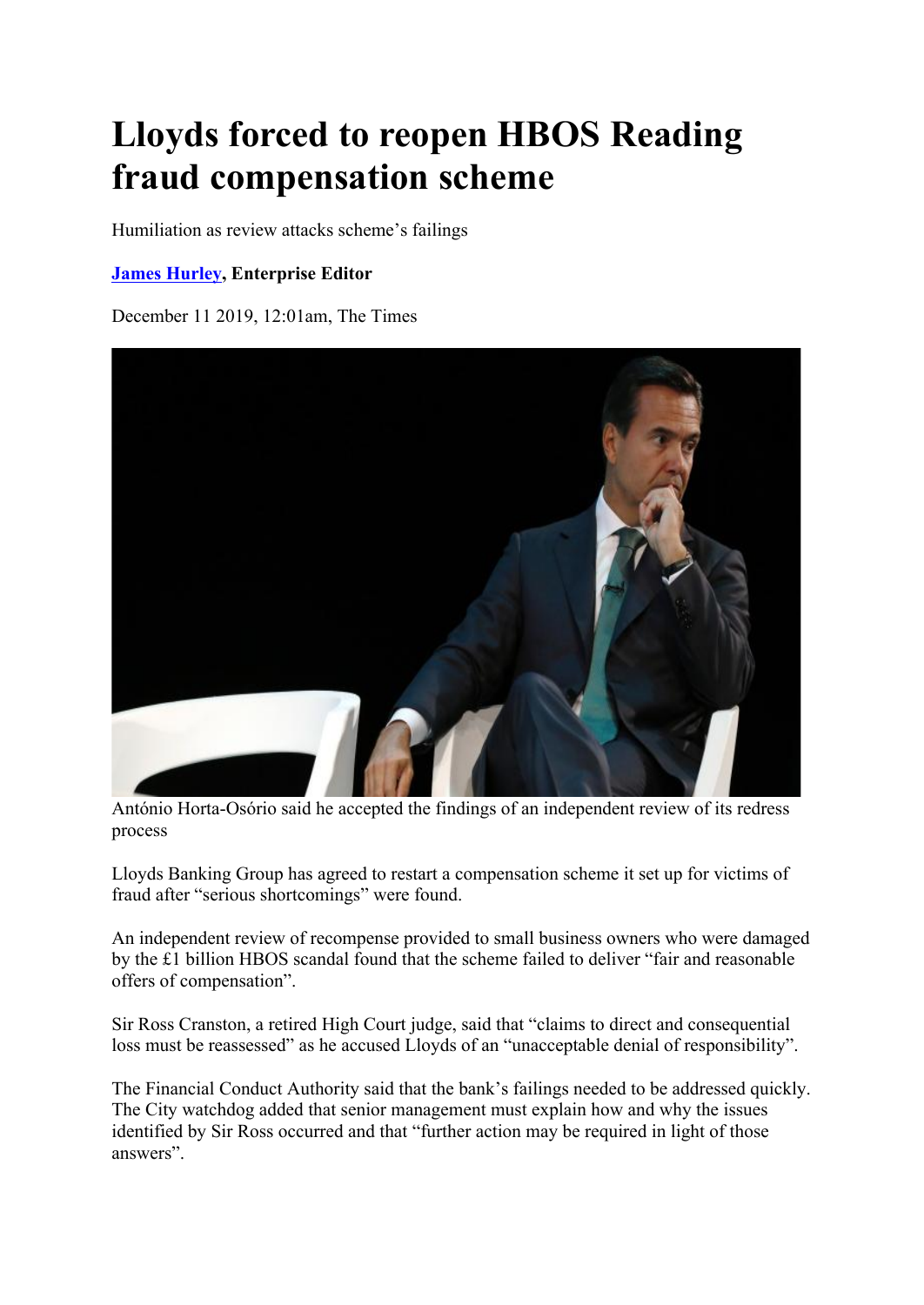Owners of small businesses lost out when consultants linked with an HBOS turnaround unit in Reading exploited defective business lending processes to steal from the bank, damaging people's livelihoods in the process.

The scam led to the convictions of six people in 2017, including two former employees of HBOS, the high street bank that Lloyds acquired in 2009.

A bank-led redress process overseen by Russel Griggs, 71, a banking adviser, concluded in May after paying about £80 million compensation, but it has been dogged by allegations of flawed methodology and inconsistent payouts.

Sir Ross's review began in May after an intervention by the City regulator. He found a number of commendable features in the scheme, noting that "early communications to customers were sympathetic and clear" and that generous initial relief payments were made for stress and inconvenience.

However, he concluded that various failures had fatally undermined the credibility of the process, with its structure and implementation "neither fair nor reasonable", particularly in relation to how the direct and consequential losses of the scandal were calculated.



Sir Ross Cranston accused Lloyds of an "unacceptable denial of responsibility"

The bank took an "overly adversarial approach in its assessment of claims", refused to disclose documents to victims and overlooked evidence supplied by customers, the review found. The methodology and reasoning behind offers were "opaque".

Sir Ross, 71, found that Lloyds "communicated that none of the customers' financial suffering had anything to do with the actions of the criminals. By default, the message ... was that all of those failures and all of that suffering were of the customers' own making.

"This is an unacceptable denial of responsibility. It undermined the sincerity of the bank's apologies for the fraud, and portrayed the bank as the only victim to suffer financial loss."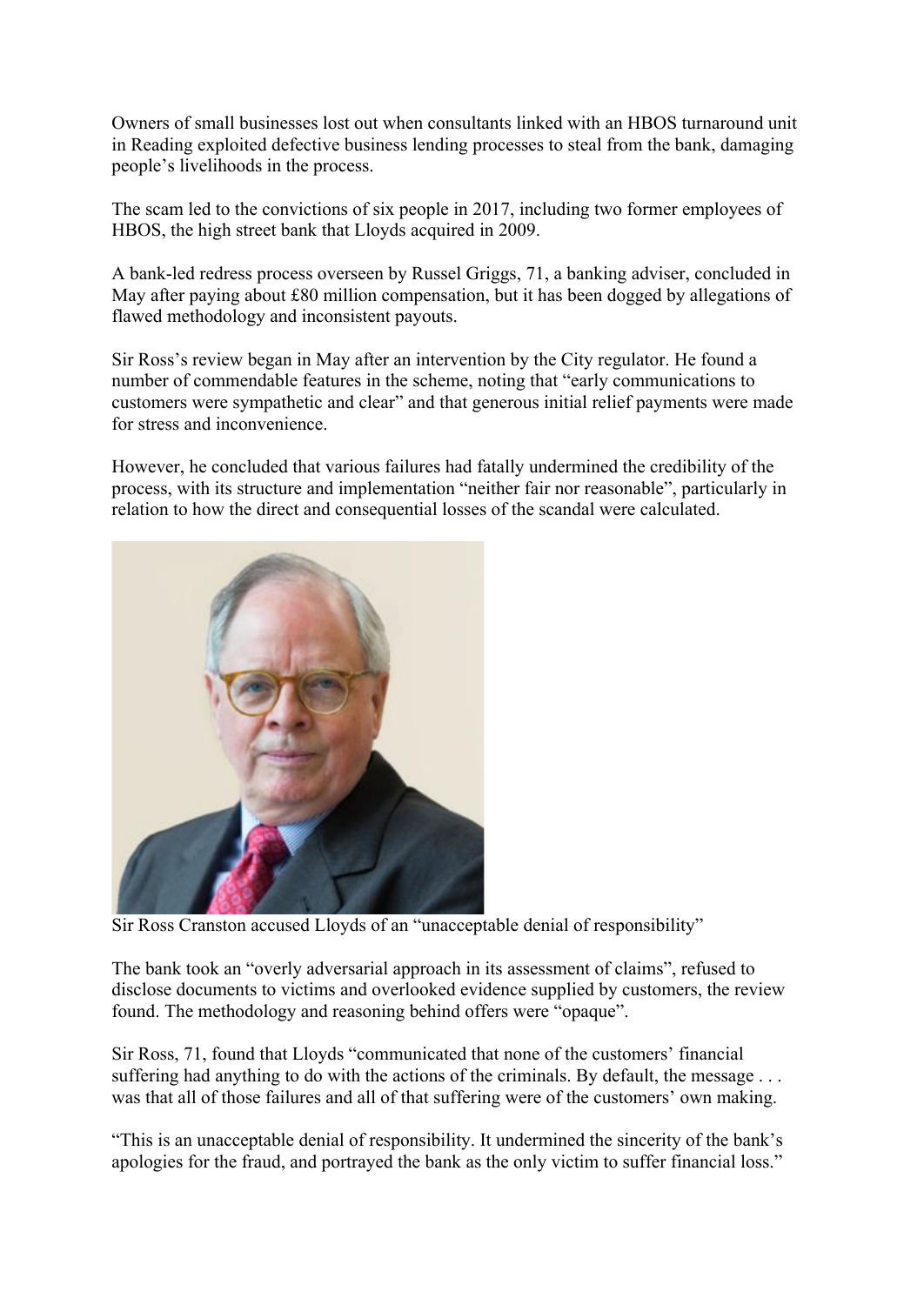An independent panel must be set up to re-examine claims and victims should be given a voice, Sir Ross said.

Lloyds said it "deeply regrets that customer concerns have not been adequately addressed". António Horta-Osório, chief executive of Lloyds, said he was very sorry that victims may not have received fair outcomes.

"The group is committed to act on the recommendations made by Sir Ross and will fully support giving customers the option of a voluntary re-review of direct and consequential losses," he added.

Kevin Hollinrake, former chairman of the all-party parliamentary group on fair business banking, said that the episode must spell the end of banks being allowed to run internal redress schemes to compensate victims of their own wrongdoing.

Paul Pascoe, 59, whose Unique Group was caught up in the scandal, said he suspected that the scheme had been a cynical public relations exercise that had "served only to delay fair redress and extend victims' agony by almost three further years".

Sir Ross said Professor Griggs acted independently but was put in an impossible position as he was undermined by the way the review was structured: "It was sometimes called the Griggs review, but it was a bank review." Professor Griggs declined to comment.

## **Lloyds chief António Horta-Osório's pledge to HBOS Reading fraud victims**

## **James Hurley, Enterprise Editor**

December 12 2019, 12:01am, The Times



António Horta-Osório has apologised to the victims of the HBOS Reading scam